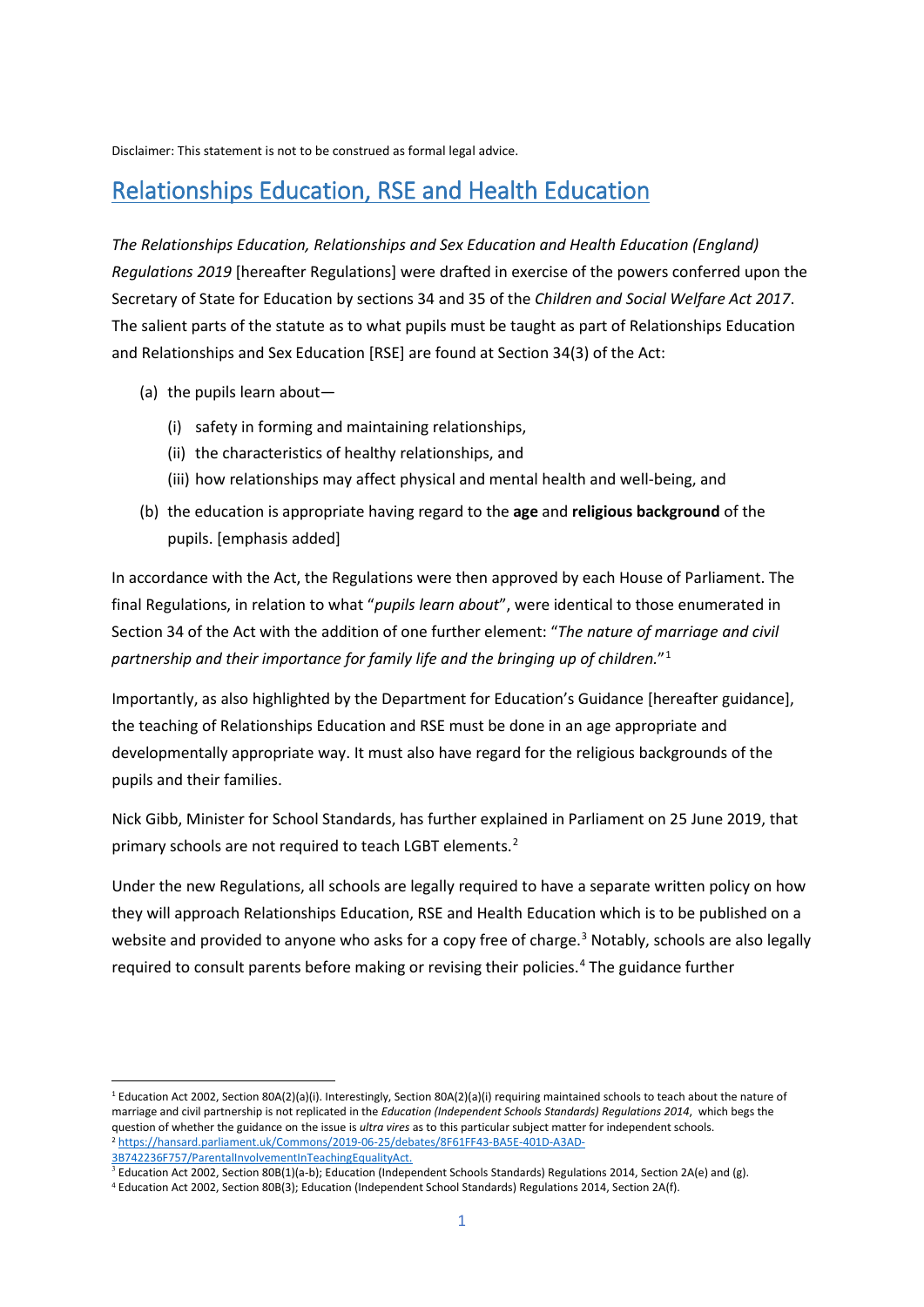recommends that as part of the consultation process, schools provide parents samples of the materials they intend to teach.<sup>5</sup>

Schools are obliged to have regard to the guidance<sup>6</sup>, and where they depart from those parts of the guidance which state that they should (or should not) do something, schools will need to have good reasons for doing so.<sup>7</sup>

The Regulations make Relationships Education compulsory for all pupils receiving primary education and make RSE compulsory for all pupils receiving secondary education. Schools means all schools, whether maintained, non-maintained, or independent schools, including academies and free schools, non-maintained special schools, maintained special schools and alternative provision, including pupil referral units. It does not apply to sixth form colleges, 16-19 academies or further education colleges. Additionally, Health Education is compulsory in all schools except independent schools where Personal, Social, Health and Economic Education (PSHE) continues to be compulsory.

The Regulations will come into force in September 2020.

#### The Role of Schools in Content Development

Individual schools are free to determine how to deliver the set content in the context of a broad and balanced curriculum.<sup>8</sup> This approach has its benefits and drawbacks. The guidance, for example, states that schools with a religious character may teach their distinctive faith perspectives on relationships, and balanced debate may take place about issues that are seen as contentious.<sup>9</sup> While this is a positive element, the guidance gives almost unfettered discretion to other schools to teach materials of a highly contentious nature in relation to intimate moral issues like sexuality.

While the regulations dictate that the governing body of a school, when creating its curriculum, must have regard to the age and religious background of the pupils,<sup>10</sup> it is evident that no such regard has been paid to either the age or religious background of pupils in schools across the country. Nowhere has this been on public display more than at Parkfield Community School and Anderton Park Primary

<sup>&</sup>lt;sup>5</sup> Relationships Education, Relationships and Sex Education (RSE) and Health Education: Statutory guidance for governing bodies, proprietors, head teachers, principals, senior leadership teams, teachers (February 2019) [hereafter Guidance], para. 24. [https://assets.publishing.service.gov.uk/government/uploads/system/uploads/attachment\\_data/file/805781/Relationships\\_Education\\_\\_R](https://assets.publishing.service.gov.uk/government/uploads/system/uploads/attachment_data/file/805781/Relationships_Education__Relationships_and_Sex_Education__RSE__and_Health_Education.pdf) [elationships\\_and\\_Sex\\_Education\\_\\_RSE\\_\\_and\\_Health\\_Education.pdf](https://assets.publishing.service.gov.uk/government/uploads/system/uploads/attachment_data/file/805781/Relationships_Education__Relationships_and_Sex_Education__RSE__and_Health_Education.pdf)

 $^6$  Education Act 2002, Section 80A; Education (Independent Schools Standards) Regulations 2014, Section 2A(d). <sup>7</sup> Guidance, p. 6.

 $8$  Education Act 2002, Section 78(1) requires all maintained schools and academies to provide a broad and balanced curriculum which promotes the spiritual, moral, cultural, mental and physical development of the pupils and which prepares pupils for the opportunities, responsibilities and experiences of later life. Sections 2(2)(d) and 2(2)(i), Part I of the Schedule to the Education (Independent Schools Standards) requires independent schools, *other than* academies, to provide personal, social, health and economic education which reflects the school's aims and ethos and encourages respect for other people, paying particular regard to the protected characteristics set out in the Equality Act 2010. Like Section 78(1) of the Education Act 2002, it also must prepare pupils for opportunities, responsibilities and experiences later in life. Part 2 of the Schedule requires independent schools, *including* academies, to meet the standard relating to the Spiritual, Moral, Social and Cultural Development of pupils, including Section 5(a) and the active promotion of the British fundamental values of democracy, the rule of law, individual liberty, and mutual respect and tolerance of those with different faiths and beliefs. <sup>9</sup> Guidance, para. 21.

<sup>&</sup>lt;sup>10</sup> See: Education Act 2002, Section 80A (2)(b). This provision would also apply to independent schools laterally by reference to Section 2A(1)(d) of the Education (Independent Schools Standards) Regulations 2014.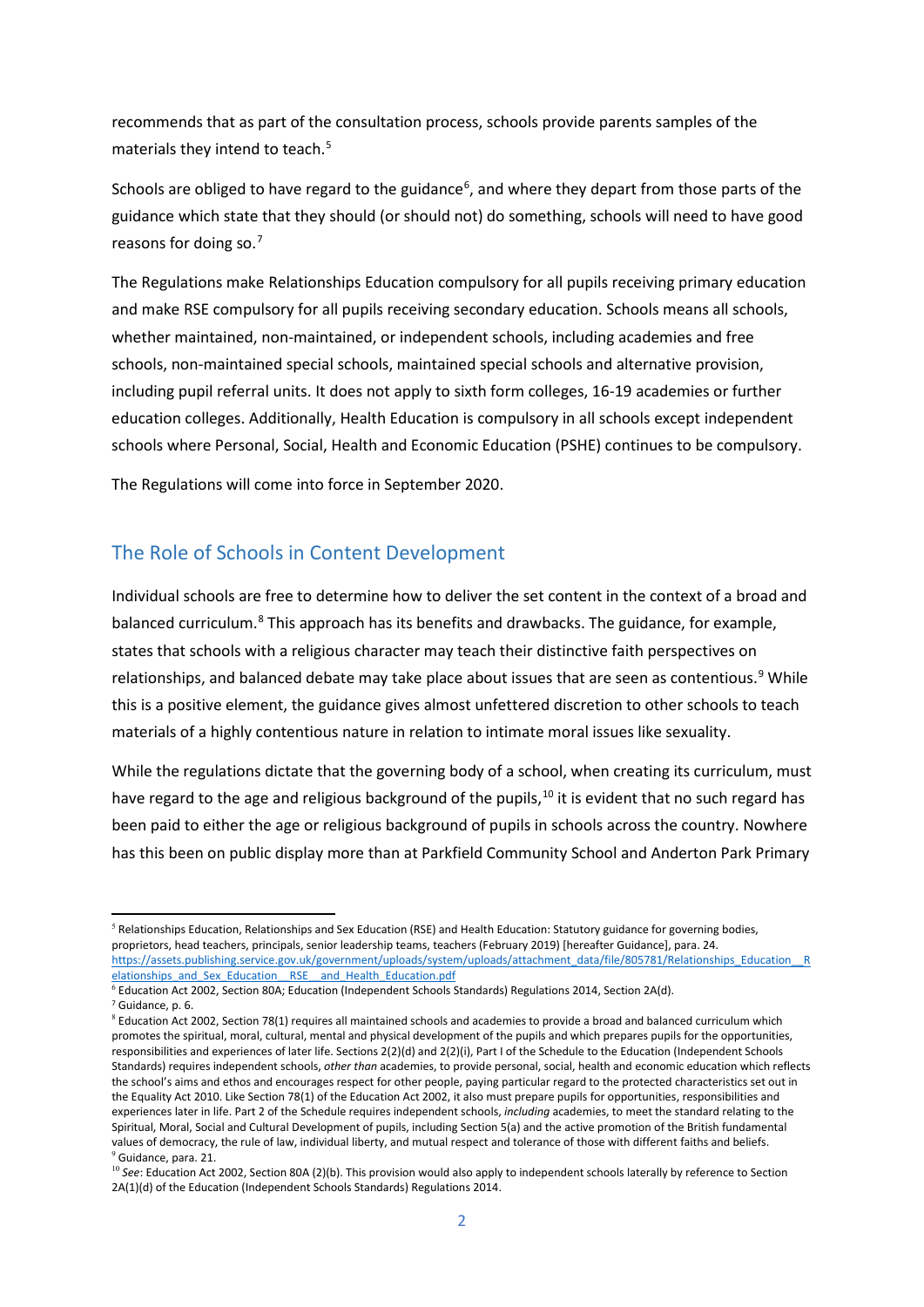School in Birmingham, where protests by hundreds of Muslim parents and co-belligerents have spread over the course of weeks because of the teaching of the No Outsiders Project.<sup>11</sup>

Another well known activist school is Heavers Farm Primary School in Croydon, where young pupils are forced to participate in a Pride parade, colour LGBT symbols and are inundated with LGBT materials as part of their curriculum.<sup>12</sup> A photo on their website proudly displays a photo of a 6-yearold girl holding a placard which reads: "*I have a dreem if bois cood go to the saim toilet as gerls.*"13 The school's Parent Teacher Association even incorporates a rainbow flag into its official logo.<sup>14</sup>

It is not helpful that the Department for Education Guidance issued for teaching Relationships Education and RSE has suggested that LGBT elements be fully integrated into a school's programme of study rather than delivered as a stand-alone unit.<sup>15</sup> Not only would doing so make it impossible for parents to opt their children out of such teaching, as it would presumably permeate every area of the curriculum, it would further impose on parents with religious or philosophical objections to the subject matter an even greater challenge to their parental rights. Precisely stated, the persistent nature of any presentation of LGBT issues frustrates parental rights by creating a routine whereby a family's faith beliefs will be undermined on a continuous basis through teaching, moral signalling and practices during large portions of their child's day over a prolonged period of time and by someone the pupil would view as an authority figure.

More so, some of the materials already being utilised by school which have been deemed age appropriate by Ofsted seem to be anything but. Take for example, *My Princess Boy*16, which is read to children as young as 4 years of age, and which reads: "*His dad tells my Princess Boy how pretty he looks in a dress. His dad holds his hand and tells him to twirl! My Princess Boy smiles and hugs his dad.*" Not only is the sole purpose of the book to use manipulatively written text with warm and emotive images to influence the impressionable and innocent minds of young children to normalise a new morality, the proposition espoused by the book also supports a growing national safeguarding scandal. Since introducing the topic of gender identity into our schools, we have seen an increase in the number of children referred to Gender Identity Clinics rise from 97 referrals in 2009<sup>17</sup> to 2519 referrals in 2017/18<sup>18</sup>. Under any matrix, such an astonishing increase is a matter of serious concern.

Another example of a children's storybook that would likely be allowed under both the new guidelines and existing PSHE criteria would be Gayle Pittman's *This Day in June19*, winner of the 2015 Stonewall Book Award for Best Children's Book. The picture book, which takes place at a gay pride parade, shows various images such as a mother holding a placard saying, *"I love my gay sons,"* and

<sup>11</sup> *See: e.g.*: *Birmingham LGBT Teaching Row: How Did it Unfold?*, BBC News (22 May 2019)[, https://www.bbc.co.uk/news/uk-england-](https://www.bbc.co.uk/news/uk-england-48351401)[48351401.](https://www.bbc.co.uk/news/uk-england-48351401)

<sup>12</sup> See e.g.[: https://www.conservativewoman.co.uk/crushed-the-primary-school-pupils-who-dared-to-question-lgbt-agenda/.](https://www.conservativewoman.co.uk/crushed-the-primary-school-pupils-who-dared-to-question-lgbt-agenda/)

<sup>13</sup> See[: https://heaversfarm.com/2018/10/18/peridot-martin-luther-king-i-have-a-dream/.](https://heaversfarm.com/2018/10/18/peridot-martin-luther-king-i-have-a-dream/)

<sup>14</sup> See[: https://heaversfarmparentteacherassociation.wordpress.com/.](https://heaversfarmparentteacherassociation.wordpress.com/)

<sup>15</sup> Guidance, para. 37.

<sup>16</sup> Cheryl Kildavos, *My Princess Boy,* New York: Simon & Schuster Children's Publishing Division, 2009.

<sup>17</sup> See: <https://tavistockandportman.nhs.uk/documents/408/gids-service-statistics.pdf.>

<sup>18</sup> <https://tavistockandportman.nhs.uk/about-us/news/stories/gids-referrals-increase-201718/>

<sup>19</sup> Gayle Pittman, *This Day in June*, Washington, D.C.: Magination Press, 2014.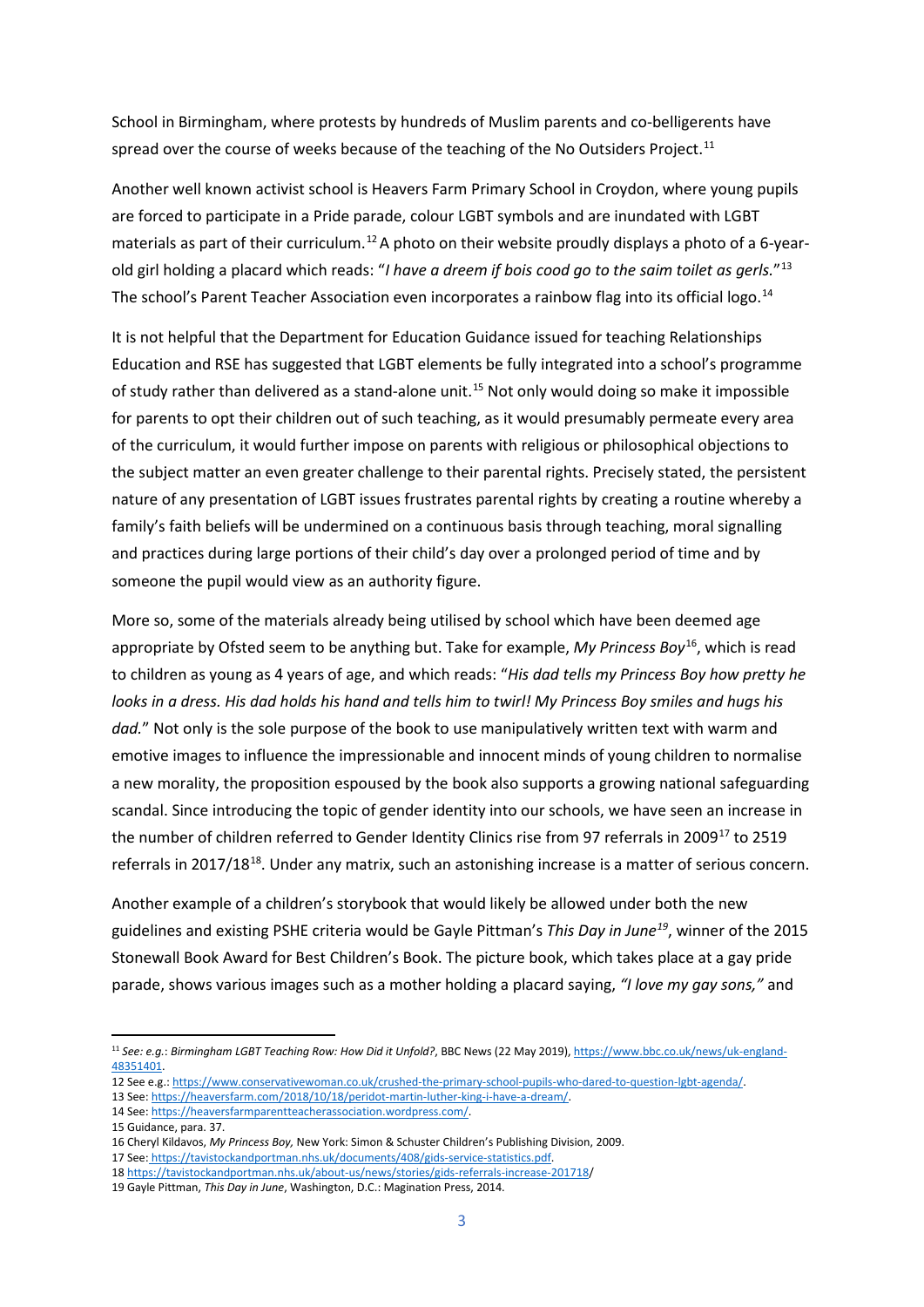half naked parade goers. The accompanying text reads: "*Voices Chanting. Doggies Panting. Clad in Leather. Perfect Weather. Dancers Jumping. Music pumping. Loving Kisses. So Delicious.*"

A third example would be Michael Willhoite's *Daddy's Roomate*20, which if deemed age appropriate by a school's governing body, could be used to teach young pupils about alternative family models. The storybook uses illustrations of a middle-aged man who has left his wife for a much younger man. The pictures depict the same-sex couple shaving together without their shirts on; and in another scene, intimately putting suntan lotion on each other at the beach in front of the middle-ages man's young son.

It is worth recalling that it was only in November 2003 that Section 28 of the Local Government Act 1988, was repealed. That Section read that a Local Authority "*shall not intentionally promote homosexuality or publish material with the intention of promoting homosexuality*" or "*promote the teaching in any maintained school of the acceptability of homosexuality as a pretended family relationship*".

The proliferation of LGBT material in schools and the pervasive way it is being presented to pupils, only 16 years on from Section 28's repeal, suggests that the government is acting on emotional and cultural populism rather than good policy or any kind of genuine forethought.

### Danger of *Ultra Vires* Obligations

As set out above, the new Regulations establish four legal obligations schools that must follow in teaching Relationships Education, RSE and Health Education. All four obligations are premised on the principle that the material presented to pupils is both age appropriate and takes into consideration the religious background of the pupils. The four obligations are that pupils must learn about the nature of marriage, civil partnership and the importance of family life to bringing up children; safety in forming and maintaining relationships; the characteristics of a healthy relationship; and how relationships may affect physical and mental health and wellbeing.

The Regulations amend the Education Act 2002, requiring the Secretary of State for Education to give guidance about the provision of Relationships Education, RSE and Health Education.<sup>21</sup> The guidance, by way of introduction, notes that the document contains information on what schools should do and what they must do when teaching these subjects.<sup>22</sup> The distinction between what a school should do and what it must do seems subtle, but in fact that distinction is quite sizable. What schools must do, in relation to both the guidance and the Regulations, must relate to the four statutory obligations listed at the outset of this section. What a school should do relates to anything

<sup>20</sup> Michael Willhoite, *Daddy's Roomate,* Boston, Alyson Wonderland, 1990.

<sup>21</sup> Education Act 2002, Section 80A(1). Referencing Section Section 80(1)(c-e) which creates a statutory obligation to teach Relationships Education in primary school (Section 80(1)(c)), RSE at secondary school (Section 80(1)(d)) and Health Education for all registered pupils (Section 80(1)(e)). Independent schools must also have regard to the guidance pursuant to Education (Independent School Standards) Regulations 2014, Section 2A(d) with the caveat that Health Education is not made compulsory under the new Regulations. Nonetheless, Personal, Social, Health and Economic Education (PSHE) does remain compulsory for independent schools. 22 *Supra, fn. 6.*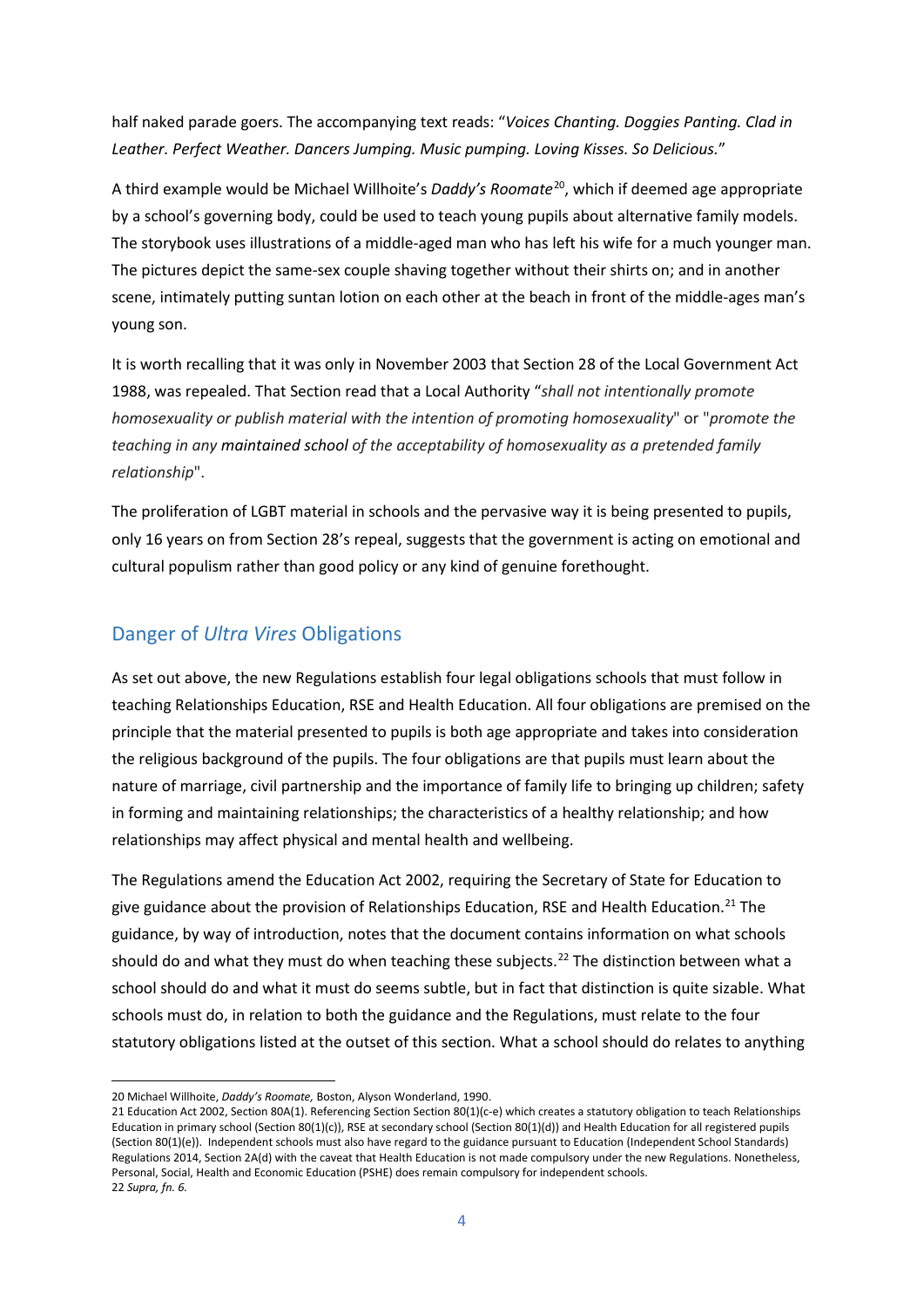else in the guidance that goes beyond what is mandated in the aforementioned four statutory obligations.

In legal terms, anything in the guidance which does not specifically relate to those four obligations is *ultra vires*; meaning it goes beyond the powers conferred upon the Department for Education and is therefore not strictly binding. Examples would include teaching about abortion, stereotypes, sexuality and gender identity. Several of these matters pre-date the guidance and are found in the Sex and Relationship Education Guidance of July 2000.<sup>23</sup> Interestingly, and perhaps not surprisingly, these matters are also *ultra vires* to the statutes they apply to and therefore are not strictly binding either.<sup>24</sup>

As such, in relation to any part of the guidance which is not a legal requirement (i.e. not part of the four statutory obligations), schools must have due regard to following the guidance, but may also depart from the guidance if it has weighty reasons for doing so.

In advice provided for school leaders and governors by the Department for Education, 'due regard' in relation to equality has been defined as follows: "*The duty to have 'due regard' to equality considerations means that whenever significant decisions are being made or policies developed, thought must be given to the equality implications.*"25 A commensurate standard would attach to the Relationships Education, RSE and Health Education Guidance as to how these subject matters should be approached by schools.

In case law, a requirement to have regard to a specified list of factors means that the authority subject to the requirement must consider each factor separately. However, it does not prevent the authority from going on to consider other factors, even if those other factors combine to outweigh the factors specifically listed.<sup>26</sup> In relation to the protected characteristics, other objective factors that must be taken into consideration are safeguarding, the protection of the health and morals of the pupils, the protection of the rights of other students and staff, and parental rights, all of which are also statutory requirements set out in Articles 8 and 9 and Protocol 1, Article 2 of the European Convention on Human Rights, as read into the Human Rights Act 1998 by Section 1(1)(a-b).

A fundamental concern is that key aspects of Relationships Education, RSE and Health Education are in the scope of Ofsted inspection.<sup>27</sup> This may be so through the inspector's consideration of pupils' spiritual, moral, social and cultural development.<sup>28</sup> Potential issues exist, for example, where an Ofsted inspector without religious literacy, and without understanding the difference within the

23 *See:*

24 Education Act 1996, Sections 403-405.

[https://assets.publishing.service.gov.uk/government/uploads/system/uploads/attachment\\_data/file/283599/sex\\_and\\_relationship\\_educ](https://assets.publishing.service.gov.uk/government/uploads/system/uploads/attachment_data/file/283599/sex_and_relationship_education_guidance.pdf) [ation\\_guidance.pdf](https://assets.publishing.service.gov.uk/government/uploads/system/uploads/attachment_data/file/283599/sex_and_relationship_education_guidance.pdf)

<sup>25</sup> Department of Education, *The Equality Act 2010 and schools: Departmental Advice for school staff, governing bodies and local authorities*, May 2014.

[https://assets.publishing.service.gov.uk/government/uploads/system/uploads/attachment\\_data/file/315587/Equality\\_Act\\_Advice\\_Final.p](https://assets.publishing.service.gov.uk/government/uploads/system/uploads/attachment_data/file/315587/Equality_Act_Advice_Final.pdf) [df](https://assets.publishing.service.gov.uk/government/uploads/system/uploads/attachment_data/file/315587/Equality_Act_Advice_Final.pdf)

<sup>26</sup> *Dunnachie v Kingston upon Hull City Council* [2004] UKHL 36.

<sup>27</sup> Guidance, para. 126.

<sup>28</sup> *Id.*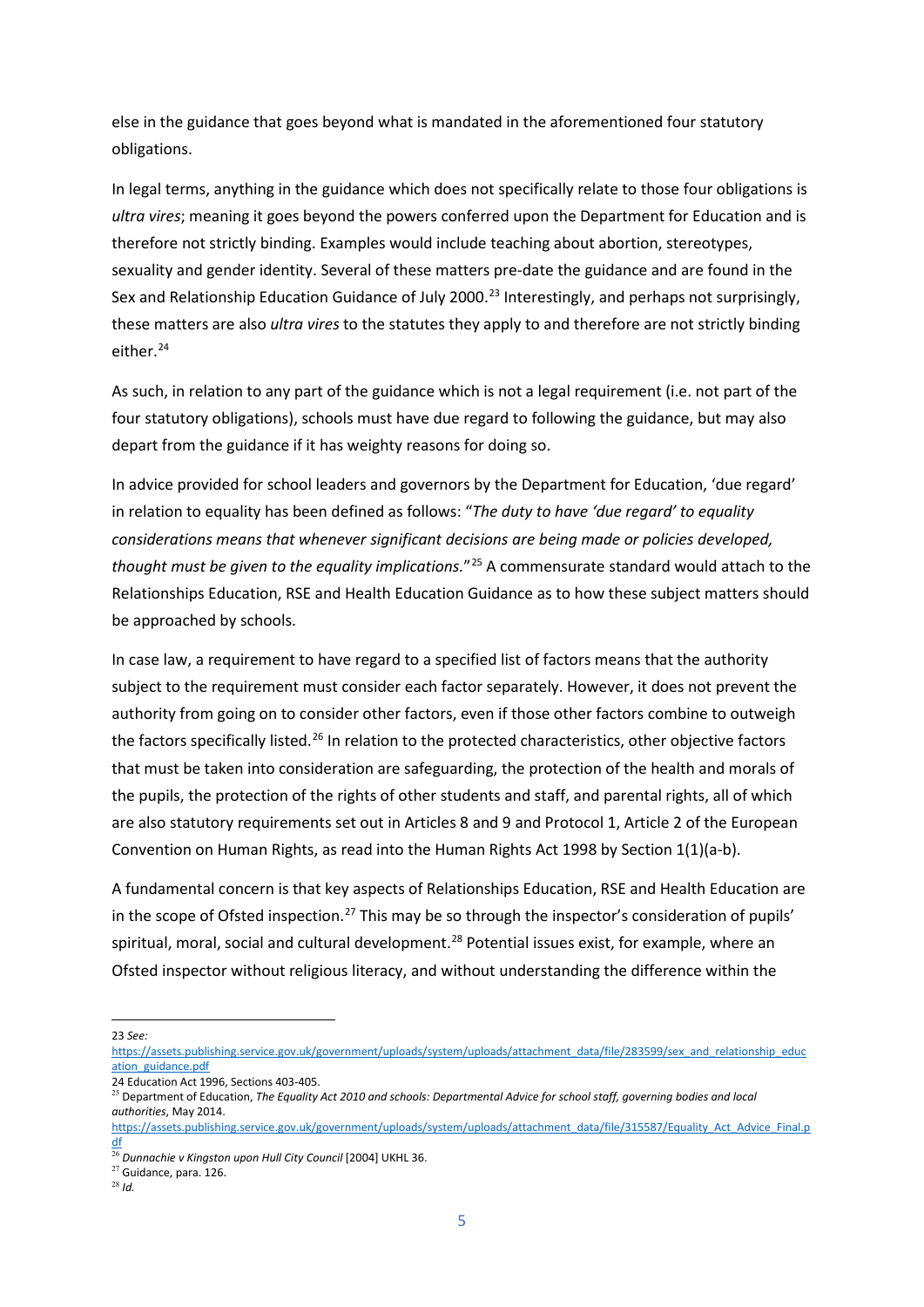guidance between what is required and what is *ultra vires*, downgrades a faith school based on nonstatutory elements. Currently, no feasible system of checks and balances allows a school to challenge the substantive decisions of Ofsted, apart from judicially reviewing the inspection report. This option however is time consuming and may expose a school to legal costs.<sup>29</sup>

Nonetheless, faith schools do have some assurances that the material they teach and the manner in which they teach it does not have to offend their Christian ethos. First, having 'due regard' to the Guidance, as mentioned above, does not necessarily create a legal obligation. It merely requires a school to factor into its consideration what it should do (where the Guidance is *ultra vires*) and what the school must do (where the statutes speak to what must be taught).

The Department for Education has also been clear in both this guidance, and in its guidance for teaching equality, that it is not the intention of government to undermine the faith ethos of any school. For example, the guidance on teaching Relationships Education, RSE and Health Education state:

*21. All schools may teach about faith perspectives. In particular, schools with a religious character may teach the distinctive faith perspective on relationships, and balanced debate may take place about issues that are seen as contentious.* 

At paragraph 70 of the guidance, the Department for Education also suggests that schools can promote abstinence as part of Sex Education. For a faith school, this means that abstinence can be promoted both as a social and spiritual good, coupling sexual activity with marriage.

The Department for Education has taken a similar position on how a faith school can fulfil its equality duty while remaining faithful to its ethos:

*3.30 Schools with a religious character, like all schools, have a responsibility for the welfare of the children in their care and to adhere to curriculum guidance. It is not the intention of the Equality Act to undermine their position as long as they continue to uphold their responsibilities in these areas. If their beliefs are explained in an appropriate way in an educational context that takes into account existing guidance on the delivery of Sex and Relationships Education (SRE) and Religious Education (RE), then schools should not be acting unlawfully.30*

Given the level of discretion offered to individual schools in developing their own content and policies regarding how to teach these subject matters, faith schools should feel confident in their ability to remain true to their fundamental faith tenets.

 $^{29}$  A school can raise a complaint about an Ofsted inspection to the Independent Complaints Adjudication Service for Ofsted (ICASO), however ICASO looks only at whether procedure was properly followed rather than the substance of the inspection reports. Importantly, ICASO cannot change the outcome of an inspection but will only make suggestions to Ofsted.

<sup>&</sup>lt;sup>30</sup> The Equality Act 2010 and Schools [DfE Guidance](May 2014), [https://www.gov.uk/government/publications/equality-act-2010-advice](https://www.gov.uk/government/publications/equality-act-2010-advice-for-schools)[for-schools.](https://www.gov.uk/government/publications/equality-act-2010-advice-for-schools)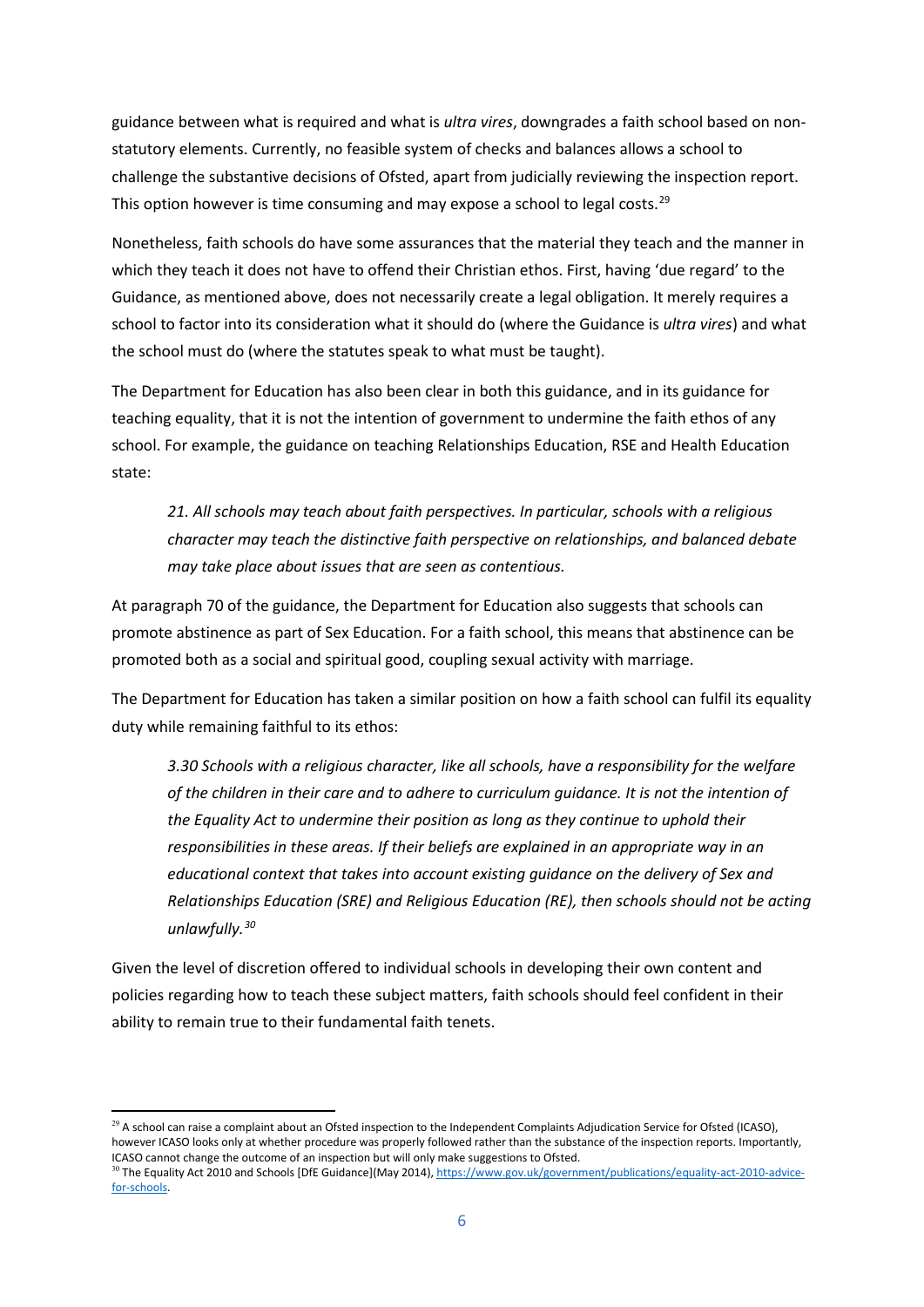## Right of Withdrawal

The Regulations for Relationships Education (primary) and Relationships and Sex Education (secondary) make compulsory Relationships Education in both primary and secondary school, and provide an opt-out for Sex Education in secondary schools, which may be overridden by a headteacher in undefined 'exceptional' circumstances.

The legal and existential implications involved are serious and far reaching. When government $31$ becomes the principal arbiter of which morals, values, and sexually oriented content our children will be exposed to, it becomes the sole authority of social direction, eliminating the vital role pluralism plays in a democratic society. The question of why a parent would not want their child exposed to this material is not about child neglect or abuse. Rather it is a matter of conscience, belief, preference, and ideology. If government asserts a right to determine which beliefs a parent can or cannot instil in his or her own children, it infringes on a fundamental liberty, upon which the social order is established.

## Legal Status of Parental Rights and Opt-Outs

Numerous domestic and international obligations that are binding on the United Kingdom confirm parents are and ought to be the primary and principal educators of their children. By that fact alone, parents have the greatest rights and the greatest responsibility in the education of their children. Schools, both primary and secondary, should assist them in this task; but they must seek the cooperation of parents and should not in any case artificially displace the rights of children and the rights of parents by imposing on the children an education contrary to the one they receive from their parents.

Domestic law, international treaty obligations and case law protecting parental rights in education are both voluminous and clear. The right of parents to guide the education of their children is fundamental and protected. This is particularly true of educational content which has a moral character; schools have a positive obligation not to undermine the manner in which parents seek to bring up their children.

Section 9 of the Education Act 1996, which corresponds to Protocol 1, Article 2 of the European Convention on Human Rights (as transposed into domestic law by the Human Rights Act 1998), states that maintained schools must have regard to the principle that pupils are to be educated in accordance with the wishes of their parents.<sup>32</sup> Similarly, Protocol 1, Article 2 creates a statutory obligation on schools to also respect the manner in which parents seek to raise their children in accordance with their own religious or philosophical convictions. It reads: "*In the exercise of any* 

<sup>&</sup>lt;sup>31</sup> Government, as used in the current content, includes Parliament, the Department for Education and Ofsted.

<sup>32</sup> Section 9 reads*: "In exercising or performing all their respective powers and duties under the Education Acts, the Secretary of State and local authorities shall have regard to the general principle that pupils are to be educated in accordance with the wishes of their parents, so far as that is compatible with the provision of efficient instruction and training and the avoidance of unreasonable public expenditure."*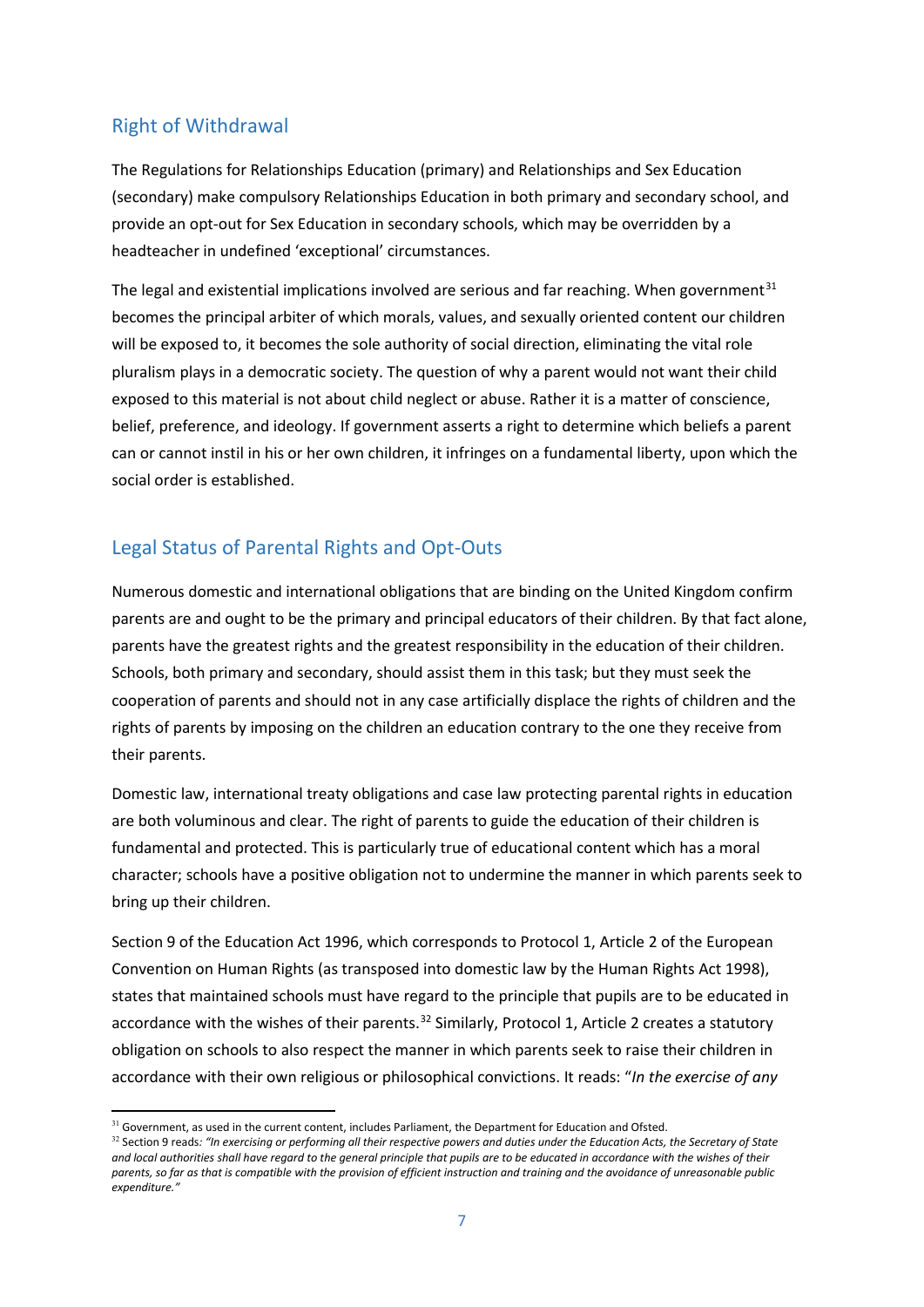*functions which it assumes in relation to education and to teaching, the State shall respect the right of parents to ensure such education and teaching in conformity with their own religious and philosophical convictions.*"33

Treaty obligations are equally clear. While these obligations are not formally binding, they nonetheless evidence a significant corpus of complementary international law thereby amplifying the importance of the aforementioned provisions in the Human Rights Act 1998 and Education Act 1996. Article 26(3) of the Universal Declaration of Human Rights states that "*[p]arents have a prior*  right to choose the kind of education that shall be given to their children".<sup>34</sup> The United Nations Convention on the Rights of the Child, in Article 5, clearly states that among the most important rights of the child, besides the right to life, are precisely the right to parental love and the right to education.35 The Convention also explicitly notes, in Article 18, that the rights of parents are not juxtaposed to the rights of children. Moreover, the parents, being the ones who love their children most, are those most called upon to decide on the education of their children.<sup>36</sup>

Equally pertinent is Article 18(4) of the International Covenant on Civil and Political Rights (ICCPR) which states that "*[t]he States Parties to the present Covenant undertake to have respect for the liberty of parents and, when applicable, legal guardians to ensure the religious and moral education of their children in conformity with their own convictions*."37

Furthermore, the Convention against Discrimination in Education holds in Article 5(1)(b) that it is essential that States:

"*respect the liberty of parents and, where applicable, of legal guardians, firstly to choose for their children institutions other than those maintained by the public authorities but conforming to such minimum educational standards as may be laid down or approved by the competent authorities and, secondly, to ensure in a manner consistent with the procedures followed in the State for the application of its legislation, the religious and moral education of the children in conformity with their own convictions....*"38

### Case-Law on Parental Rights and Opt-Outs

The European Court of Human Rights ["the Court"] defines 'convictions' as being something different from 'opinions' and 'ideas', denoting views that attain a certain level of cogency, seriousness, cohesion and importance.<sup>39</sup> The term 'philosophical convictions' has been interpreted as including pedagogical beliefs; those being the parents' beliefs as to the best way of educating

<sup>33</sup> Council of Europe, *European Convention for the Protection of Human Rights and Fundamental Freedoms, as amended by Protocols Nos. 11 and 14,* 4 November 1950, ETS 5.

<sup>34</sup> UN General Assembly, *Universal Declaration of Human Rights,* 10 December 1948, 217 A (III).

<sup>&</sup>lt;sup>35</sup> UN General Assembly, *Convention on the Rights of the Child*, 20 November 1989, United Nations, Treaty Series, vol. 1577, p. 3. <sup>36</sup> *Id*.

<sup>37</sup> UN General Assembly, *International Covenant on Civil and Political Rights*, 16 December 1966, United Nations, Treaty Series, vol. 999, p. 171.

<sup>38</sup> UN Educational, Scientific and Cultural Organisation (UNESCO), *Convention Against Discrimination in Education*, 14 December 1960.

<sup>39</sup> *Valsamis and Efstratiou v. Greece*, 1996-VI Eur. Ct. H.R. Rep. Judgments & Dec. 2312 and 2347 (1996), § 25.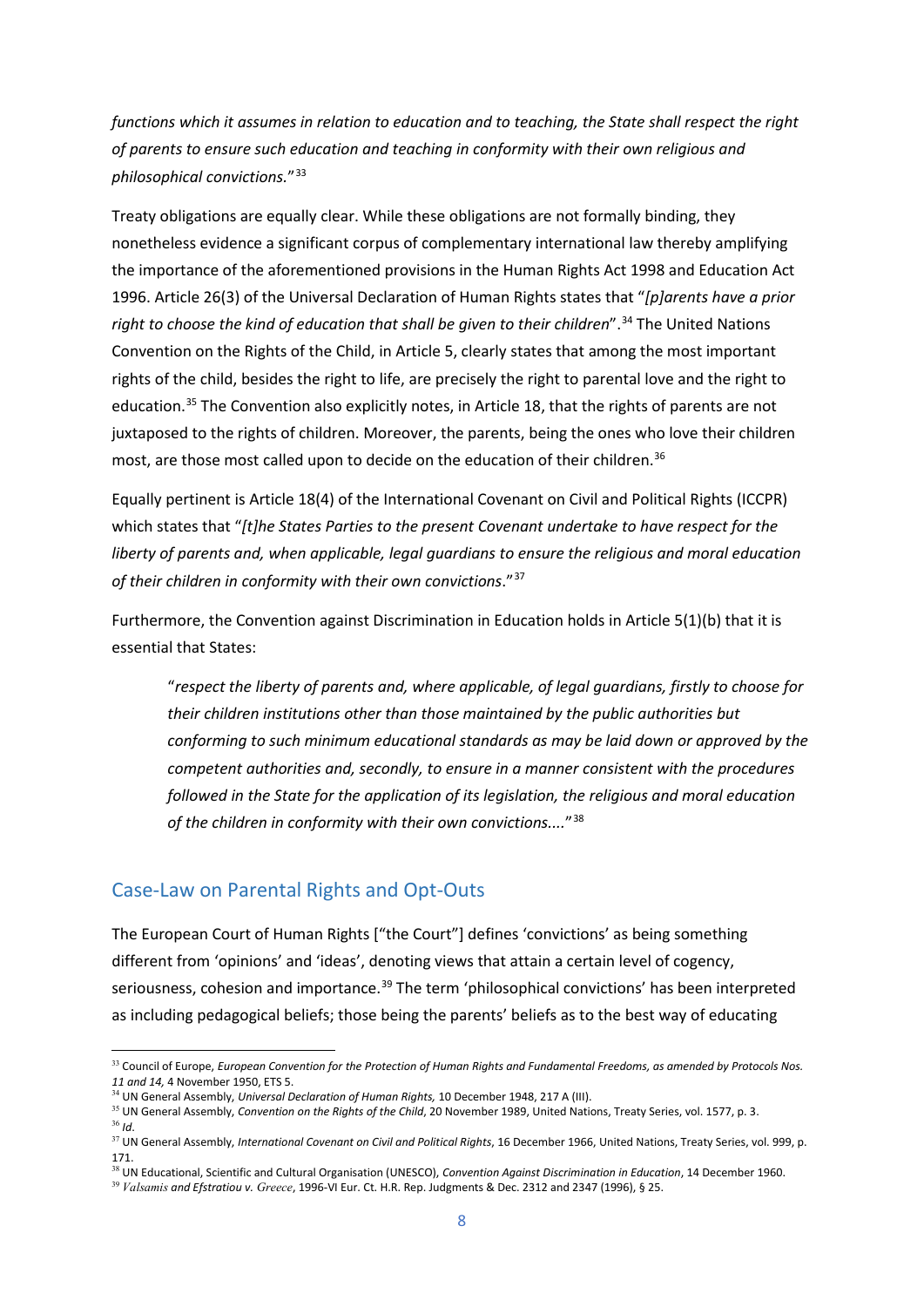their children.<sup>40</sup> Undoubtedly, therefore, parents must be at the centre of the decision-making process when it comes to teaching content which deeply affects the value system of their child. The school systems should therefore work on harmonising institutional education with parental upbringing, rather than creating a system whereby they can exclude parents from critical decisions about the education their child is receiving.

Forty-two years ago, the European Court of Human Rights, in its decision in the *Kjeldsen* case, affirmed that parents have the prior right under Protocol 1, Article 2 of the Convention to opt their children out of classes which could be viewed as having elements which indoctrinate or proselytise.41 The Court has defined indoctrination as being any teaching that fails to be objective, critical or pluralistic.42 While these opt-outs were denied to the applicants in the *Kjeldsen* case, the guarantee nonetheless became a seminal part of the Strasbourg Court's case-law.

Later, in the *Folgerø* case of 2007, the Grand Chamber upheld the right of opt-outs for parents who wished not to have their children attend religious education classes.<sup>43</sup> The progeny of *Folgerø* has continued to promote the freedom of parents to remove their children from classes they feel undermine their parental rights.44 From *Kjeldsen* to *Folgerø*, the Court has continued to hold that the right to opt-outs holds equally to all subjects, and not just religious education. While opt-outs should always be made available for themes as controversial as sexual education, the State also has a duty to provide options for parents in how they want their children to be educated in relation to any moral issue.

The Court has made this clear:

*Article 2 of Protocol No. 1 does not permit a distinction to be drawn between religious instruction and other subjects. It enjoins the State to respect parents' convictions, be they religious or philosophical, throughout the entire State education programme. That duty is broad in its extent as it applies not only to the content of education and the manner of its provision but also to the performance of all the "functions" assumed by the State. The verb "respect" means more than "acknowledge" or "take into account". In addition to a primarily negative undertaking, it implies some positive obligation on the part of the State.45*

The distinction between teaching and education is important, particularly regarding Relationships Education and RSE policy. The Court differentiates between education and teaching thus: "*The education of children is the whole process whereby, in any society, adults endeavour to transmit their beliefs, culture and other values to the young, whereas teaching or instruction refers in particular to* 

<sup>40</sup> ECHR, *Campbell and Cosans v. the United Kingdom*, A 48 (1982) 17; (1982) 4 EHRR 293.

<sup>41</sup> *Kjeldsen, Busk Madsen and Pedersen v Denmark*, Judgment, Merits, App No 5095/71 (A/23), [1976] ECHR 6, IHRL 15 (ECHR 1976), 7th December 1976, European Court of Human Rights [ECtHR].

 $42$  *Id, § 53.* This test has since been utilised by the Court as the gold standard for determining whether opt-outs should be wholly or partially granted to parents in cases where a contested ideology becomes part of a school's teaching.

<sup>43</sup> ECHR, *Folgerø and Others V. Norway* [GC], application no. 15472/02, judgment of 29 June 2007.

<sup>44</sup> *See e.g.*: ECHR, *Affaire Mansur Yal*ç*in et Autres c. Turquie*, application no. 21163/11, judgment of 16 February 2015).

<sup>45</sup> *Folgerø and Others V. Norway*, *op.cit.*, at § 84(c). [Emphasis added]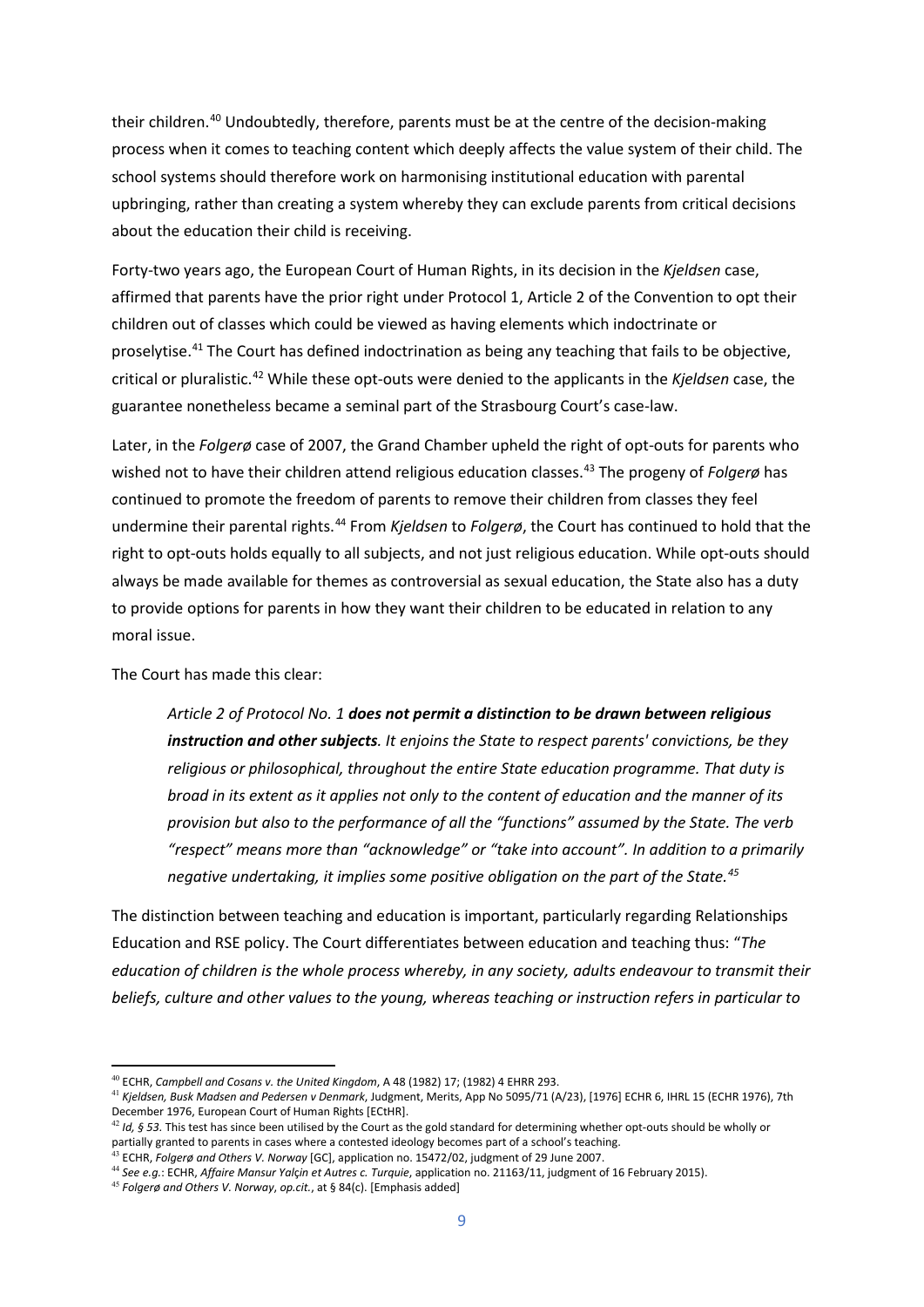*the transmission of knowledge and to intellectual development.*"46 In neither case is indoctrination allowed. But importantly, simply because an issue falls outside of the spectrum of the mandated teaching curriculum, if it remains part of the larger educational goal of upbringing the children to hold a certain worldview, then parental input and consent remains a positive obligation to which schools are held.

The European Court of Human Rights has also repeatedly held that "*it is in the discharge of a natural duty towards their children- parents being primarily responsible for the "education and teaching" of their children- that parents may require the State to respect their religious and philosophical convictions. Their right thus corresponds to a responsibility closely linked to the enjoyment and the exercise of the right to education.*"47 It has further held that "*a balance must be achieved which ensures the fair and proper treatment of minorities and avoids any abuse of a dominant position.*"48 Parliament, together with the Department for Education, being the organiser of educational teaching content, must therefore not abuse its dominant position to force onto parents and their children views and positions which parents find harmful to the development of their children. This holds true to Local Authorities and individual schools as well.

Again as the Court has laid out: "*the second sentence of Article 2 (P1-2) implies on the other hand that the State, in fulfilling the functions assumed by it in regard to education and teaching, must take care that information or knowledge included in the curriculum is conveyed in an objective, critical and pluralistic manner. The State is forbidden to pursue an aim of indoctrination that might be considered as not respecting parents' religious and philosophical convictions. That is the limit that must not be exceeded.*"49

### Protecting the Spiritual and Moral Integrity of our Children

Beyond the issue of opt-outs, several related aspects of the new regulations are deeply concerning, with the common denominator being a parent's right to protect their child from a form of education which they feel may cause them moral harm or hamper their spiritual and moral development. The Department for Education has averred that individual schools will be able to determine exactly which materials they will use to teach Relationships Education and RSE, so long as they meet the minimum standard set by statutory regulation. They have also left it to individual headteachers to determine whether and under what circumstances a request for opt-out may be granted from Sex Education.

<sup>46</sup> *Campbell and Cosans v. the United Kingdom*, *op. cit.*, at § 33.

*<sup>47</sup> Kjeldsen, Busk Madsen and Pedersen v Denmark, op. cit.,* § 52.

<sup>48</sup> *Chassagnou and Others v. France,* 29 EHRR 615, 28331/95, § 112.

<sup>49</sup> *Kjeldsen, Busk Madsen and Pedersen v Denmark, op. cit.,* § 53.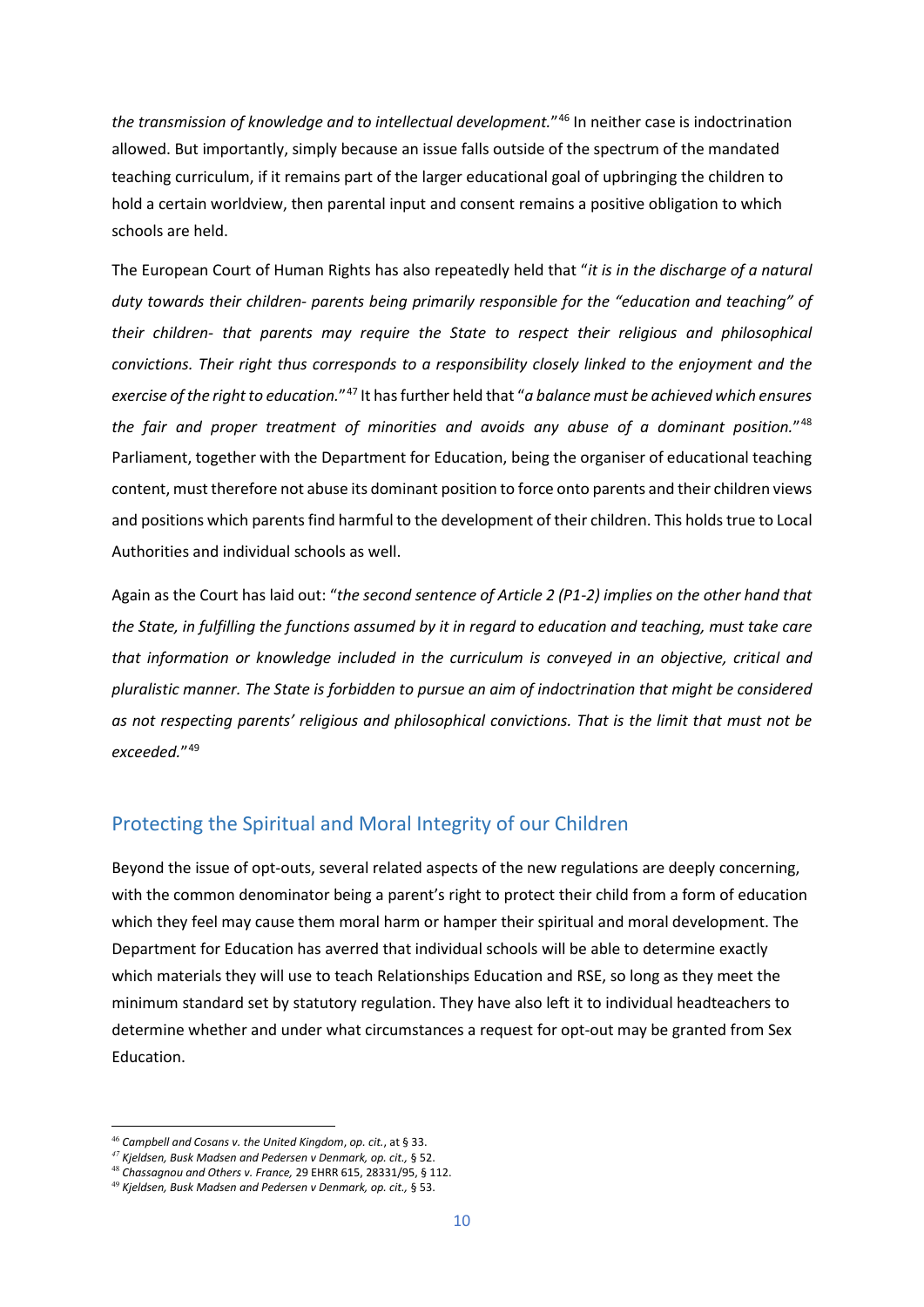Increasingly, we are seeing more and more schools actively and aggressively promoting alternative sexual lifestyles and exposing children to materials which many parents find both age inappropriate and offensive. The European Court has acknowledged this, holding that "*abuses can occur as to the manner in which the provisions in force are applied by a given school or teacher and the competent authorities have a duty to take the utmost care to see to it that parents' religious and philosophical convictions are not disregarded at this level by carelessness, lack of judgment or misplaced proselytism.*"50

However good the intentions of a school administration to achieve their goal of inclusivity or sexual awareness, these same schools have done great violence to the statutory rights of parents who hold differing convictions. Importantly, a school may not, on the grounds that it does provide opt-outs, fail in its obligation to teach children in a manner which is objective and critical.<sup>51</sup>

Interrelatedly, creating a scenario where headteachers may veto an opt-out request under 'exceptional' circumstances, where Parliament has failed to define the meaning of 'exceptional', can easily lead to an abuse of the headteacher's dominant position. It leaves parents at the ideological whim of any given headteacher.

The Human Rights Act 1998 requires that any limitation of a fundamental freedom, including parental rights, be prescribed by law. One element of this is ensuring that such restrictions are clearly defined, foreseeable, accessible and precise.<sup>52</sup> The Court has been very clear that an undefined, and therefore unfettered discretion to limit fundamental rights is incompatible with the Convention. In the Court's words, a "*law must indicate with sufficient clarity the scope of any such discretion and the manner of its exercise.*"53

### **Conclusion**

Much has been made about the new statutory regulations and statutory guidance, and how it has the potential to undermine parental rights and enforce a government mandated new morality. Certainly, there is a risk that abuses of parental rights and the potential for indoctrination might occur under the new Regulations. The fact is, even under the current regime, we are already seeing such abuses around the country. The definition of what is age appropriate and the degree with which a school must have regard to the religious background of its pupils is fairly relative. As we have seen with Parkfield Primary and Anderton Park Primary in Birmingham, both Ofsted and the Department for Education have very different perspectives on these questions than do many parents.

It is also disconcerting that independent schools, including faith schools, are being burdened with new obligations that take away from their independence and ethos. A significant reason

<sup>50</sup> *Id., §* 54.

<sup>51</sup> *Folgerø and Others V. Norway, op. cit.,* at § 84(h).

<sup>52</sup> *Sunday Times,* 30 Eur. Ct. H.R. (ser. A) at § 31.

<sup>53</sup> *Metropolitan Church of Bessarabia v. Moldova,* 2001-XII Eur. Ct. H.R. 81, 111 at § 109.